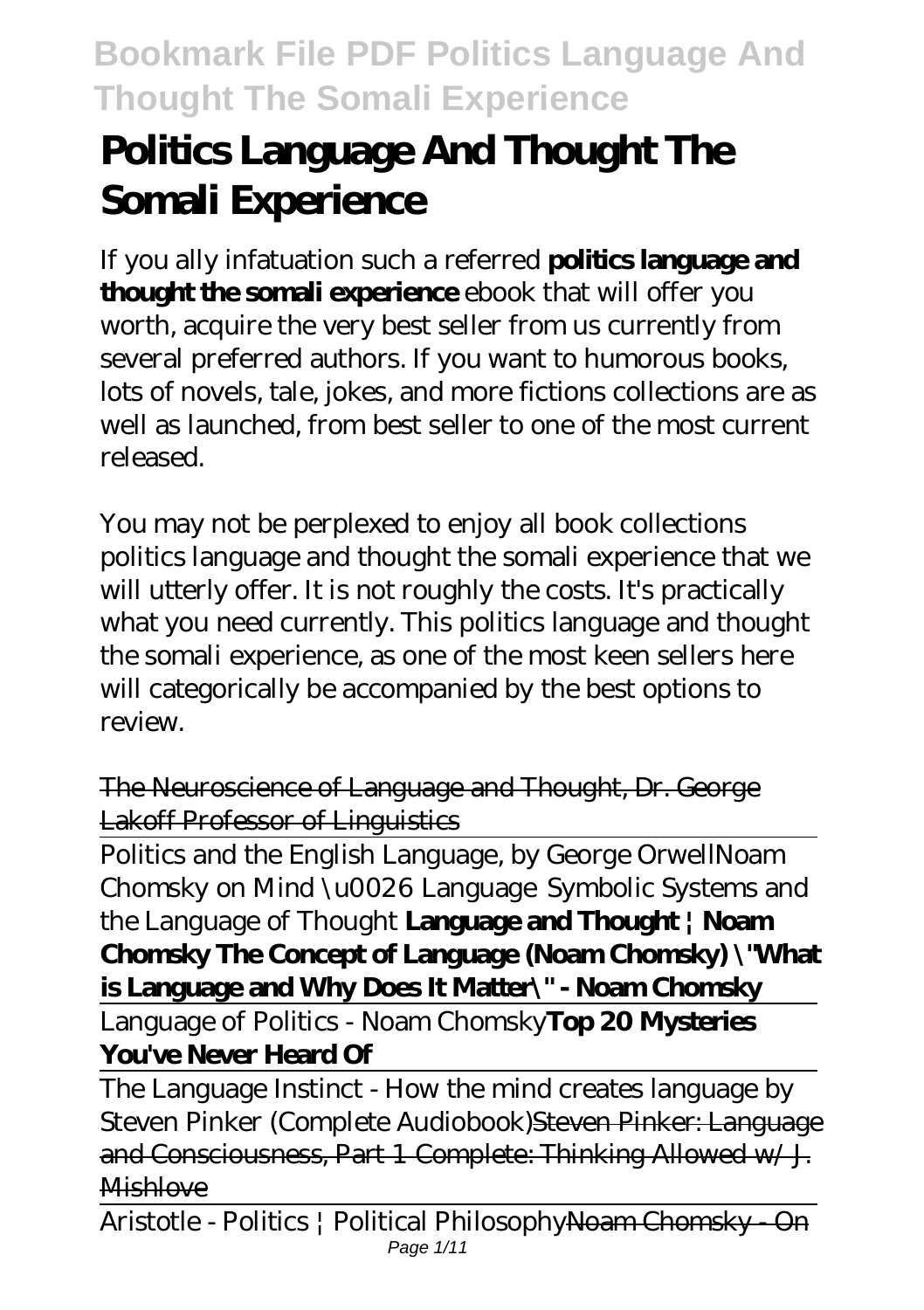Being Truly Educated Noam Chomsky - What We Really Want George Carlin on language of politics Noam Chomsky Thought Without Language **Race and Gender Issues Condemned as 'Tools of the left' George Orwell and 1984: How Freedom Dies** Noam Chomsky on George Orwell, the Suppression of Ideas and the Myth of American Exceptionalism **Noam Chomsky - Language and Beyond Three Problems Noam Chomsky Interview on Limits of Language \u0026 Mind** *Noam Chomsky: Language's Great Mysteries* Grow Rich with Peace of Mind | Napoleon Hill **Language and Politics: This Discourse of Power** Can You Think Complex Thoughts Without Language? | 1984 - George Orwell *Orwell on Language \u0026 Politics* Steven Pinker - Language and Thought History-Makers: Ibn Khaldun How language shapes the way we think | Lera Boroditsky Steven Pinker: Language \u0026 Thought (I) Politics Language And Thought The Politics, Language, and Thought is an exploration of how

language and politics interrelate in the Somali Republic. Using both historical and experimental evidence, David D. Laitin demonstrates that the choice of an official language may significantly affect the course of a country's political development.

Amazon.com: Politics, Language, and Thought: The Somali ... Politics, Language, and Thought is an exploration of how language and politics interrelate in the Somali Republic. Using both historical and experimental evidence, David D. Laitin demonstrates that...

Politics, Language, and Thought: The Somali Experience ... Traditionally, "history" of political thought has meant a chronological ordering of intellectual systems without attention to political languages; but it is through the study of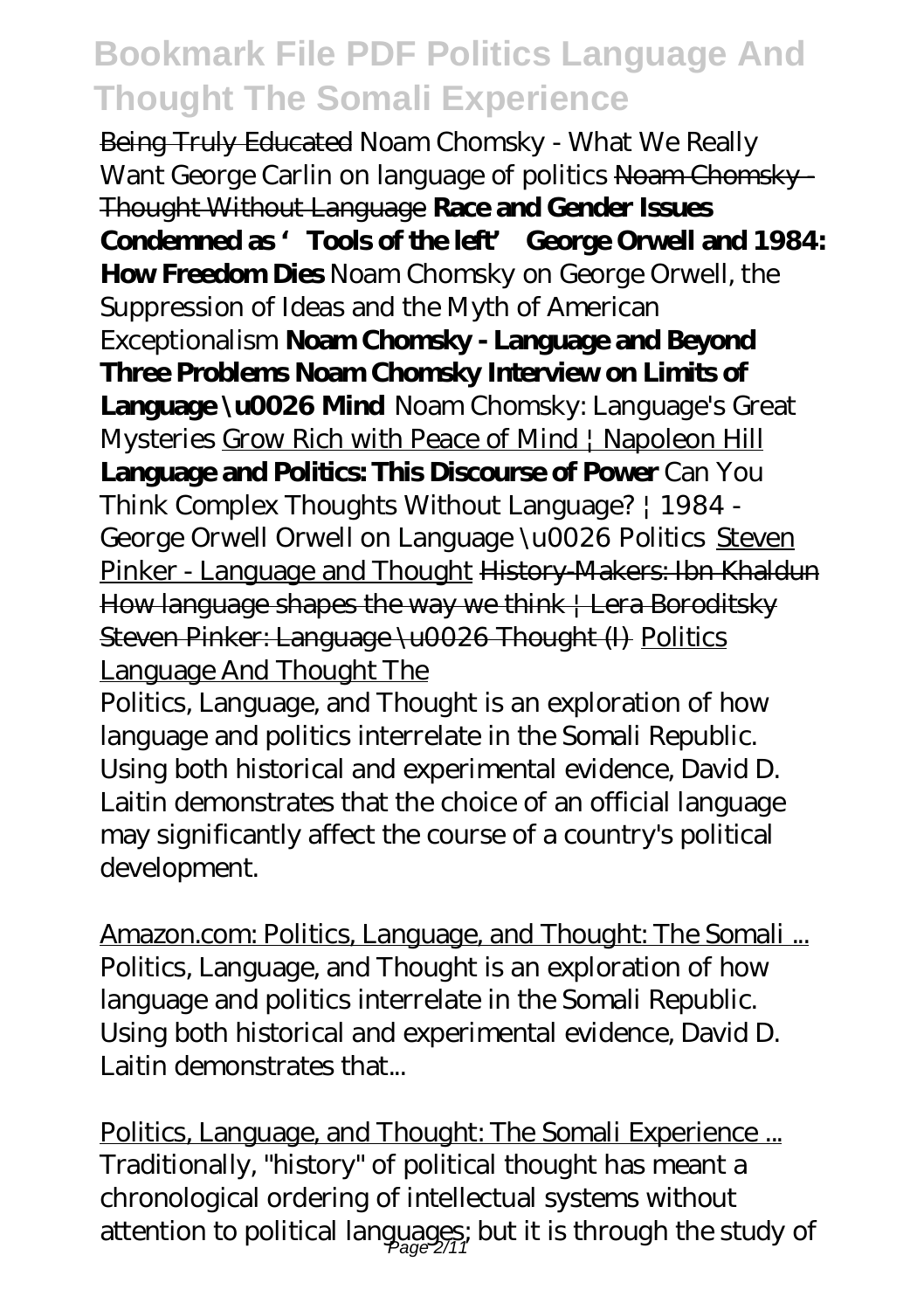those languages and of their changes, Pocock claims, that political thought will at last be studied historically.

Politics, Language, and Time: Essays on Political Thought ... "Politics, Language, and Thought" is an exploration of how language and politics interrelate in the Somali Republic. Using both historical and experimental evidence, David D. Laitin demonstrates that the choice of an official language may significantly affect the course of a country's political development.

Politics, Language, and Thought : The Somali Experience by ...

In his first essay, "Languages and Their Implications," J. G. A. Pocock announces the emergence of the history of political thought as a discipline apart from political philosophy. Traditionally, "history" of political thought has meant a chronological ordering of intellectual systems without …

Politics, Language, and Time: Essays on Political Thought ... Politics and Language in the Thought of Louis de Bonald JONATHAN DEN HARTOG ... Such a divine origin is the only possible means for language to start, since language needs thought and thought needs language (thought being but internal conversation). W. Jay Reedy wrote, ...

Politics and Language in the Thought of Louis de Bonald Orwell's Language and Thought in "Politics and the English Language" and 1984 Don Chapman Brigham Young University When I first started this paper, I expected to find near-unanimous approval of Orwell's insight on language. After all, "politics and the English Language" has

Orwell's Language and Thought in 'Politics and the English ...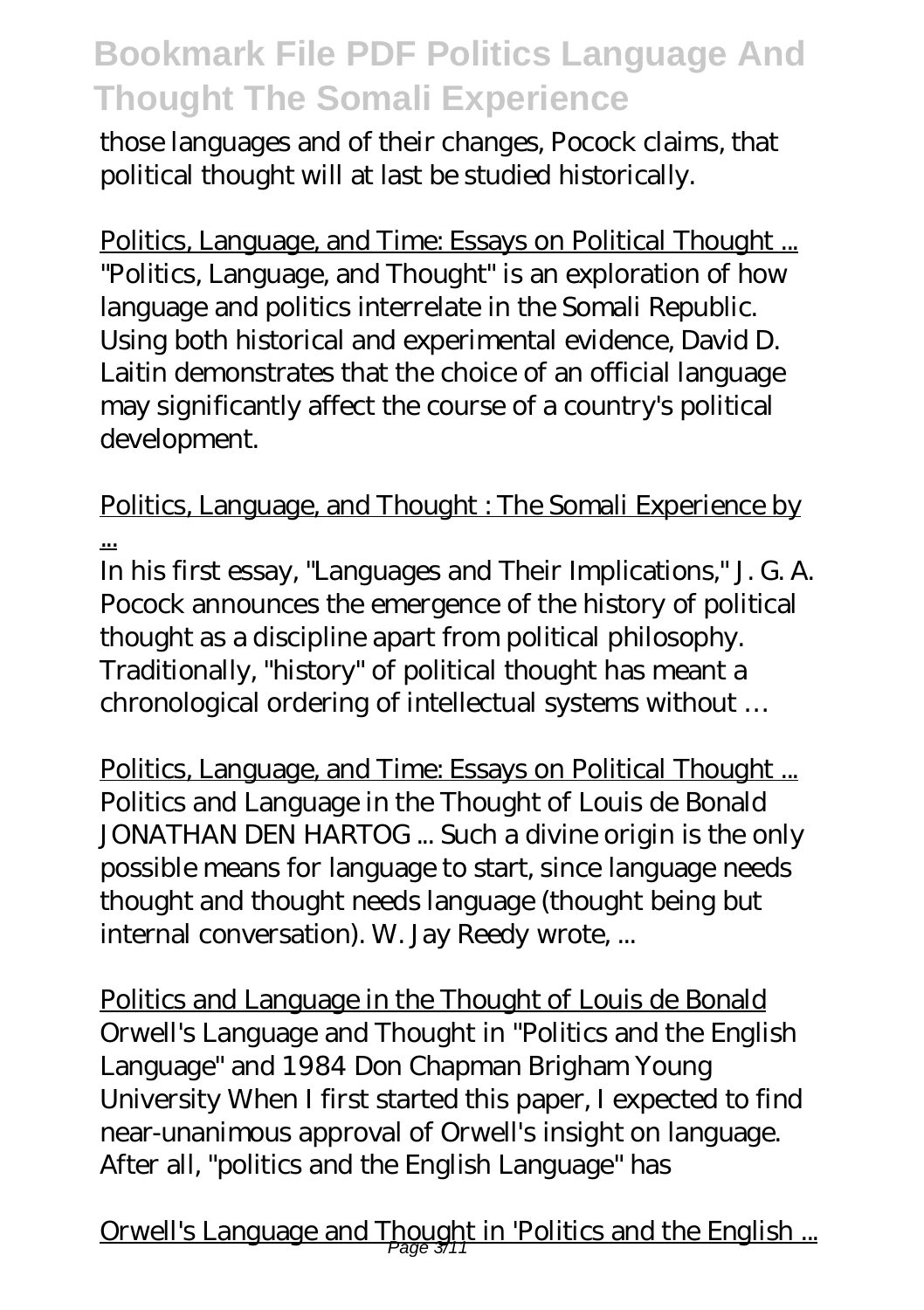Political Correctness = Language and Thought Control. Published 5 years ago on February 10, 2016. By Makia Freeman. Political correctness is a Rothschild invention of language control. Like Orwellian Newspeak in 1984, its ultimate aim is to reduce the scope of free thought.

### Political Correctness = Language and Thought Control - The ...

Orwell's main argument in Politics and the English Language is that language and thought act much like conjoined twins of the human psyche, and thus, "If thought corrupts language, language can also corrupt thought." If we disregard the health of one twin, we encumber the other.

### George Orwell on the 7 Ways Politicians Abuse Language to ...

Politics and the English Language Most people who bother with the matter at all would admit that the English language is in a bad way, but it is generally assumed that we cannot by conscious action do anything about it. Our civilization is decadent and our language — so the argument runs — must inevitably share in the general collapse.

George Orwell: Politics and the English Language "Politics and the English Language" (1946) is an essay by George Orwell that criticised the "ugly and inaccurate" written English of his time and examines the connection between political orthodoxies and the debasement of language. The essay focuses on political language, which, according to Orwell, "is designed to make lies sound truthful and ...

Politics and the English Language - Wikipedia If Orwell as a political thinker is known for one thing besides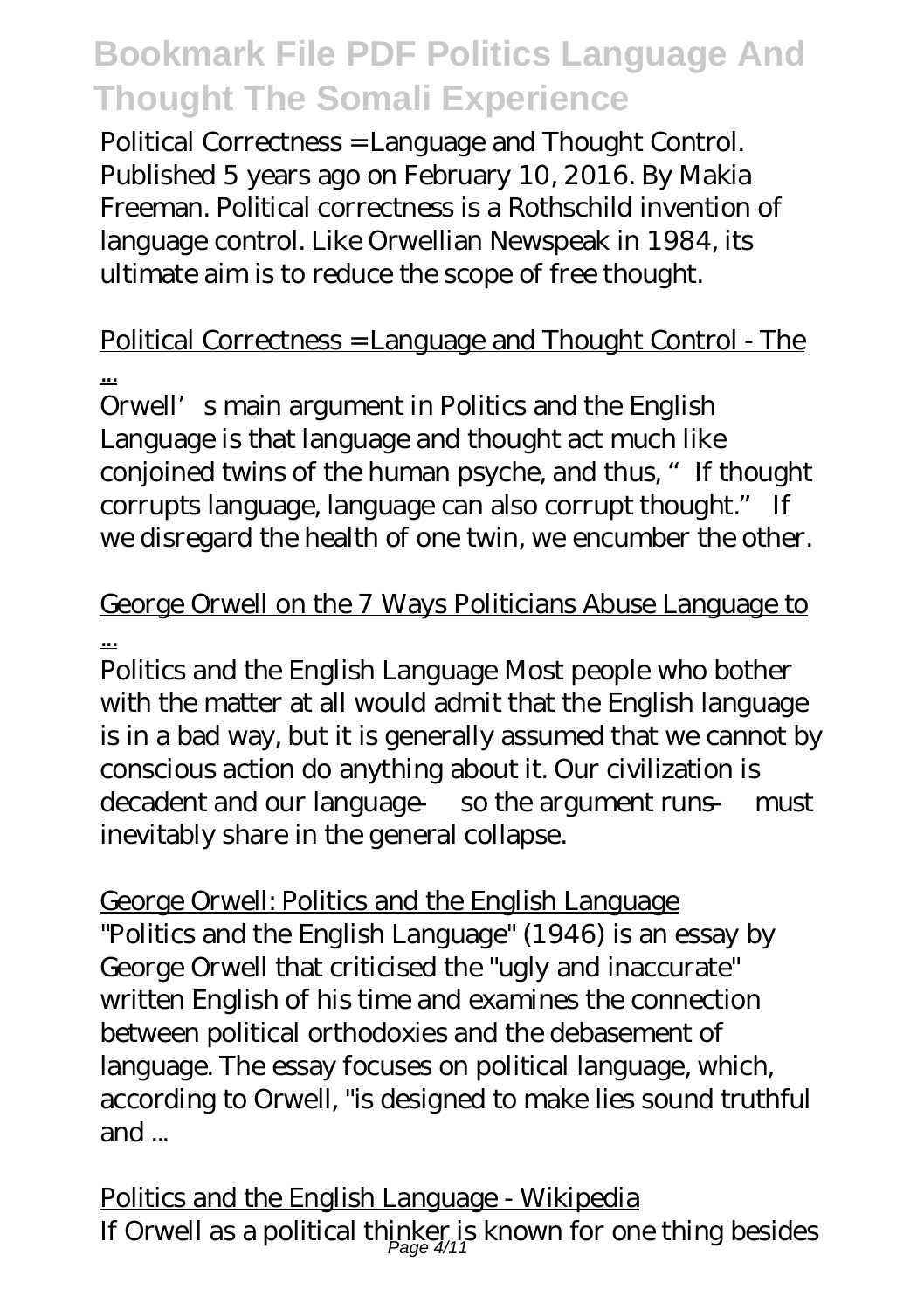"Big Brother," it's his celebrated 1946 essay "Politics and the English Language," in which he complained of leaders using language...

#### Orwell Thought That Plain Political Language Could Save Us ...

The Language of Politics 1. Presupposition 2. Implicature 3. Metaphor 4. Euphemism 5. The 'rule of three' 6. Structural parallelism 7. Pronouns 8. Bushisms 15 The Language of Politics ¾Implicature – Implicature allows the politician's audience to make assumptions about the existence of information that is not made explicit in what the

#### Language and Politics

Politics, Language, and Time: Essays on Political Thought and History. In his first essay, "Languages and Their Implications," J. G. A. Pocock announces the emergence of the history of political thought as a discipline apart from political philosophy.

Politics, Language, and Time: Essays on Political Thought ... And language control is thought control. Period! The rise of modern political correctness (PC) is a great example of the cunning way in which social engineers (such as the New World Order manipulators) operate. Political correctness is soft censorship. As George Carlin said, it is "fascism pretending to be manners.".

Political Correctness = Language and Thought Control ... Language politics is the way language and words are used in the political arena. Elections are happening all around the world and language has a huge impact on the way countries move forward. Given recent mid-term elections in the United States, we thought we would take a look at the phenomenon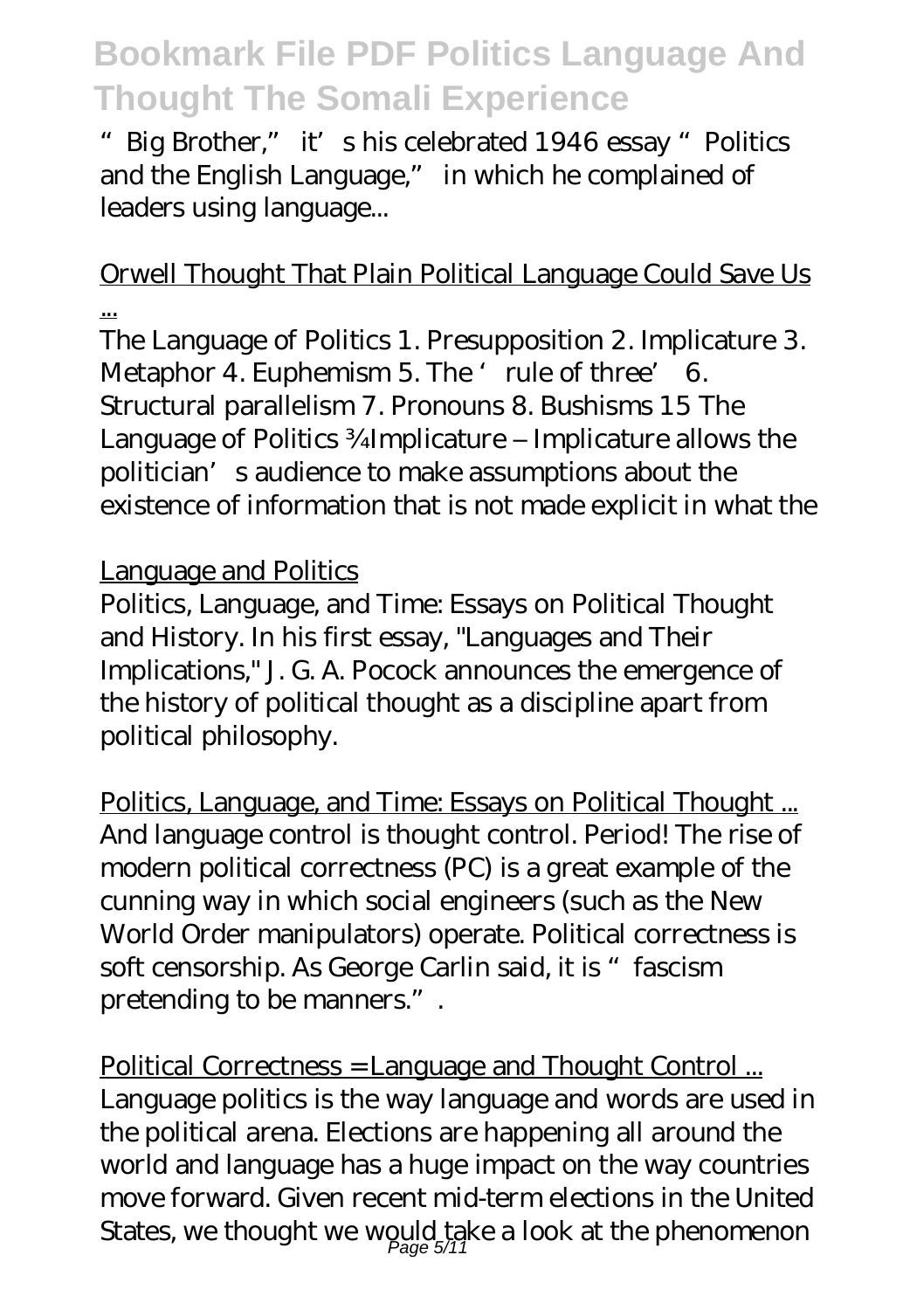of language and rhetoric in politics.

Language Politics: How Politicians Use Words to Shape ... Philosophy of language, philosophical investigation of the nature of language; the relations between language, language users, and the world; and the concepts with which language is described and analyzed, both in everyday speech and in scientific linguistic studies. Because its investigations are conceptual rather than empirical, the philosophy of language is distinct from linguistics, though ...

#### Philosophy of language | Britannica

Language - Language - Language and culture: It has been seen that language is much more than the external expression and communication of internal thoughts formulated independently of their verbalization. In demonstrating the inadequacy and inappropriateness of such a view of language, attention has already been drawn to the ways in which one's native language is intimately and in all sorts ...

When the Somali Republic received independence, its parliamentary government decided to adopt three official languages: English, Italian, and Arabic—all languages of foreign contact. Since the vast majority of the nation's citizens spoke a single language, Somali, which then had no written form, this decision made governing exceedingly difficult. Selecting any one language was equally problematic, however, because those who spoke the official language would automatically become the privileged class. Twelve years after independence, a military government was able to settle the acrimonious controversy by announcing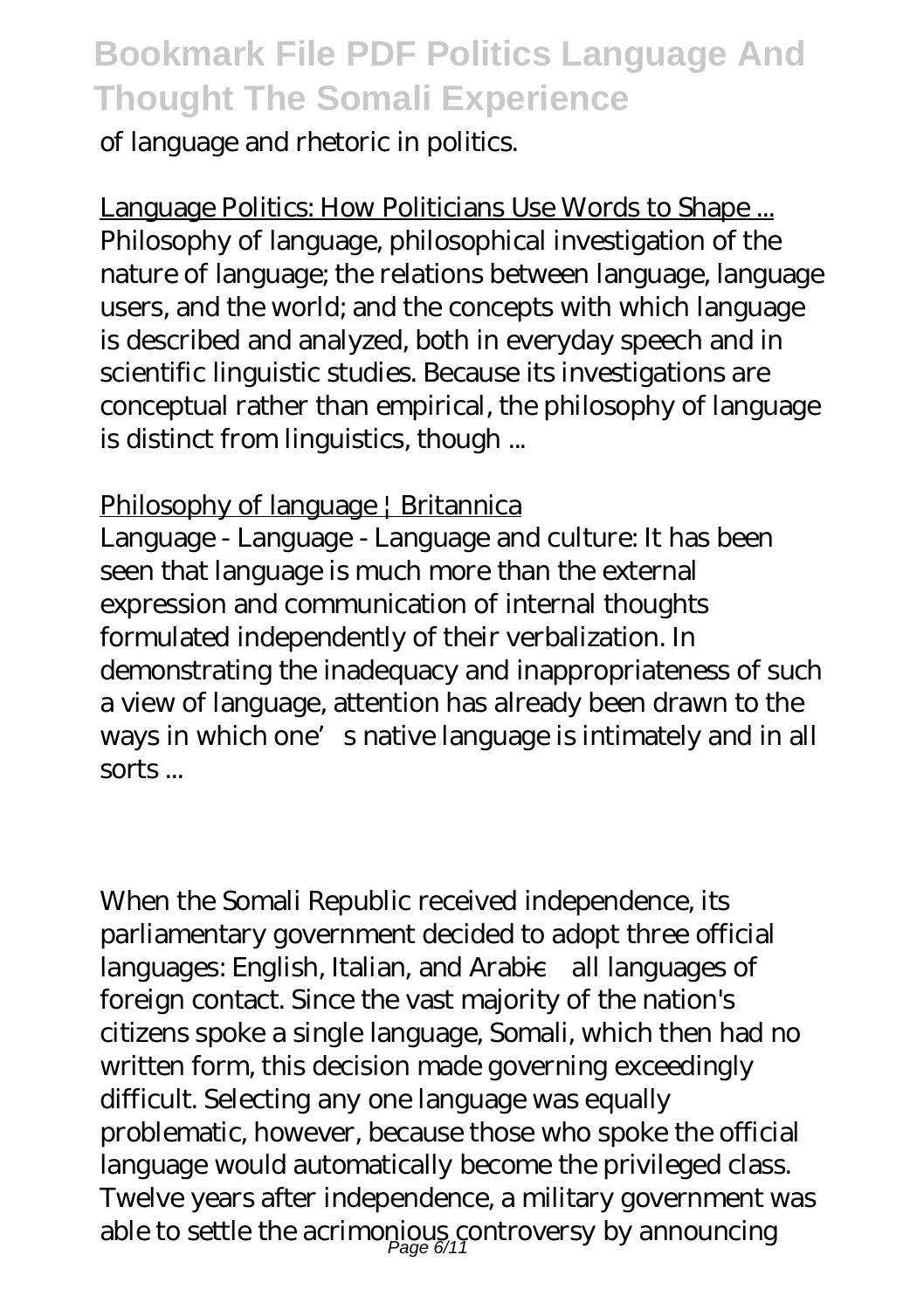that Somali would be the official language and Latin the basic script. It was hoped that this choice would foster political equality and strengthen the national culture. Politics, Language, and Thought is an exploration of how language and politics interrelate in the Somali Republic. Using both historical and experimental evidence, David D. Laitin demonstrates that the choice of an official language may significantly affect the course of a country's political development. Part I of Laitin's study is an attempt to explain why the parliamentary government was incapable of reaching agreement on a national script and to assess the social and political consequences of the years of nondecision. Laitin shows how the imposition of nonindigenous languages produced inequalities which eroded the country's natural social basis of democracy. Part 2 attempts to relate language to political thought and political culture. Analyzing interviews and role-playing sessions among Somali bilingual students, Laitin demonstrates that the impact of certain political concepts is quite different when expressed in different languages. He concludes that the implications of choosing a language are far more complex than previously thought, because to change the language of a people is to change the ways they think and act politically.

George Orwell set out 'to make political writing into an art', and to a wide extent this aim shaped the future of English literature – his descriptions of authoritarian regimes helped to form a new vocabulary that is fundamental to understanding totalitarianism. While 1984 and Animal Farm are amongst the most popular classic novels in the English language, this new series of Orwell's essays seeks to bring a wider selection of his writing on politics and literature to a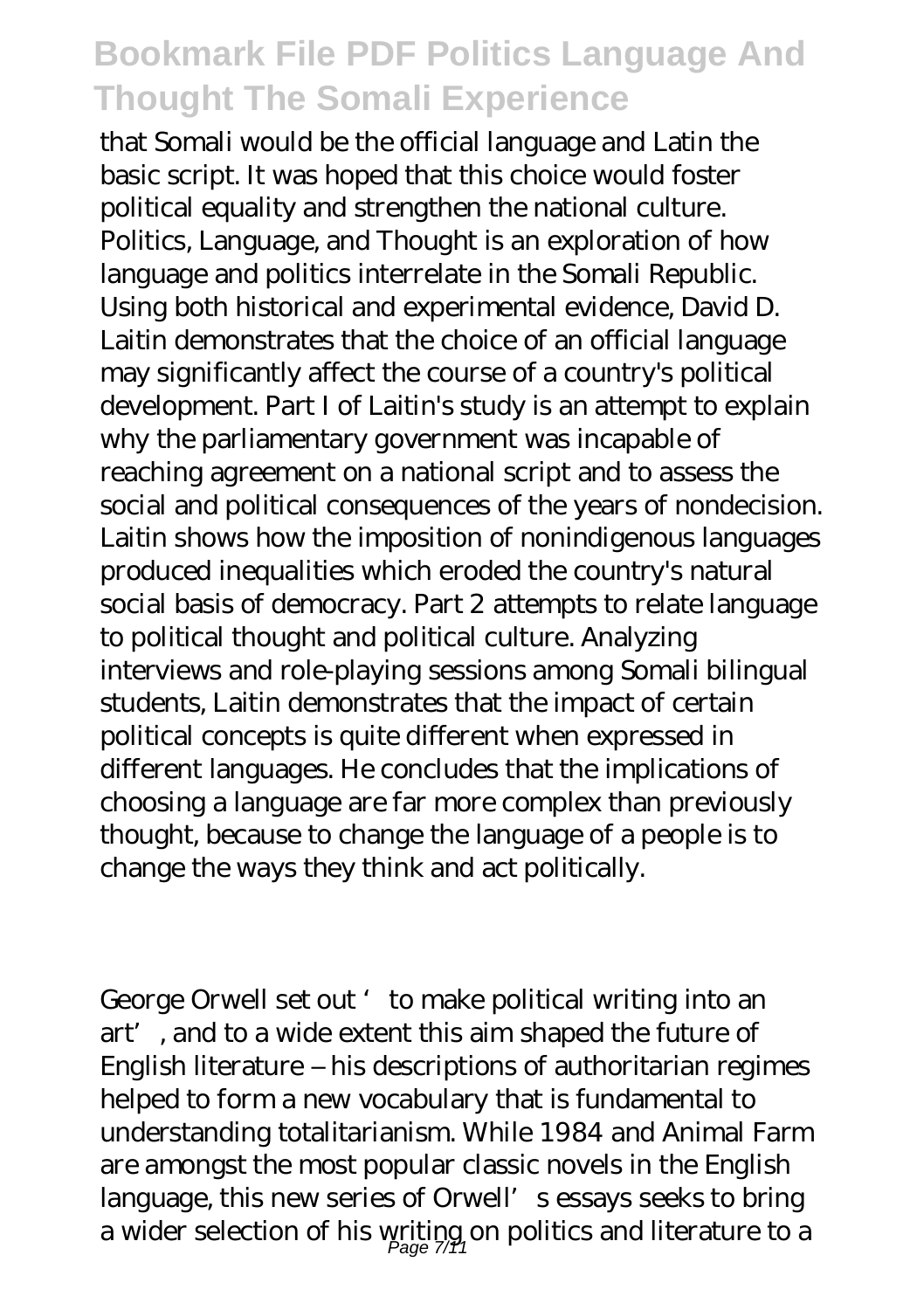new readership. In Politics and the English Language, the second in the Orwell's Essays series, Orwell takes aim at the language used in politics, which, he says, ' is designed to make lies sound truthful and murder respectable, and to give an appearance of solidity to pure wind'. In an age where the language used in politics is constantly under the microscope, Orwell's Politics and the English Language is just as relevant today, and gives the reader a vital understanding of the tactics at play. 'A writer who can – and must – be rediscovered with every age.' — Irish Times

The noted linguist explores the relationship between language and the human mind, discussing his views on man's innate knowledge of the universal principles underlying the structure of human language.

Noam Chomsky sets forth his theories about language and relates linguistics to philosophy and psychology

When Mao and the Chinese Communist Party won power in 1949, they were determined to create new, revolutionary human beings. Their most precise instrument of ideological transformation was a massive program of linguistic engineering. They taught everyone a new political vocabulary, gave old words new meanings, converted traditional terms to revolutionary purposes, suppressed words that expressed "incorrect" thought, and required the whole population to recite slogans, stock phrases, and scripts that gave "correct" linguistic form to "correct" thought. They assumed that constant repetition would cause the revolutionary formulae to penetrate people's minds, engendering revolutionary beliefs and values. In an introductory chapter, Dr. Ji assesses the potential of linguistic engineering by examining research on the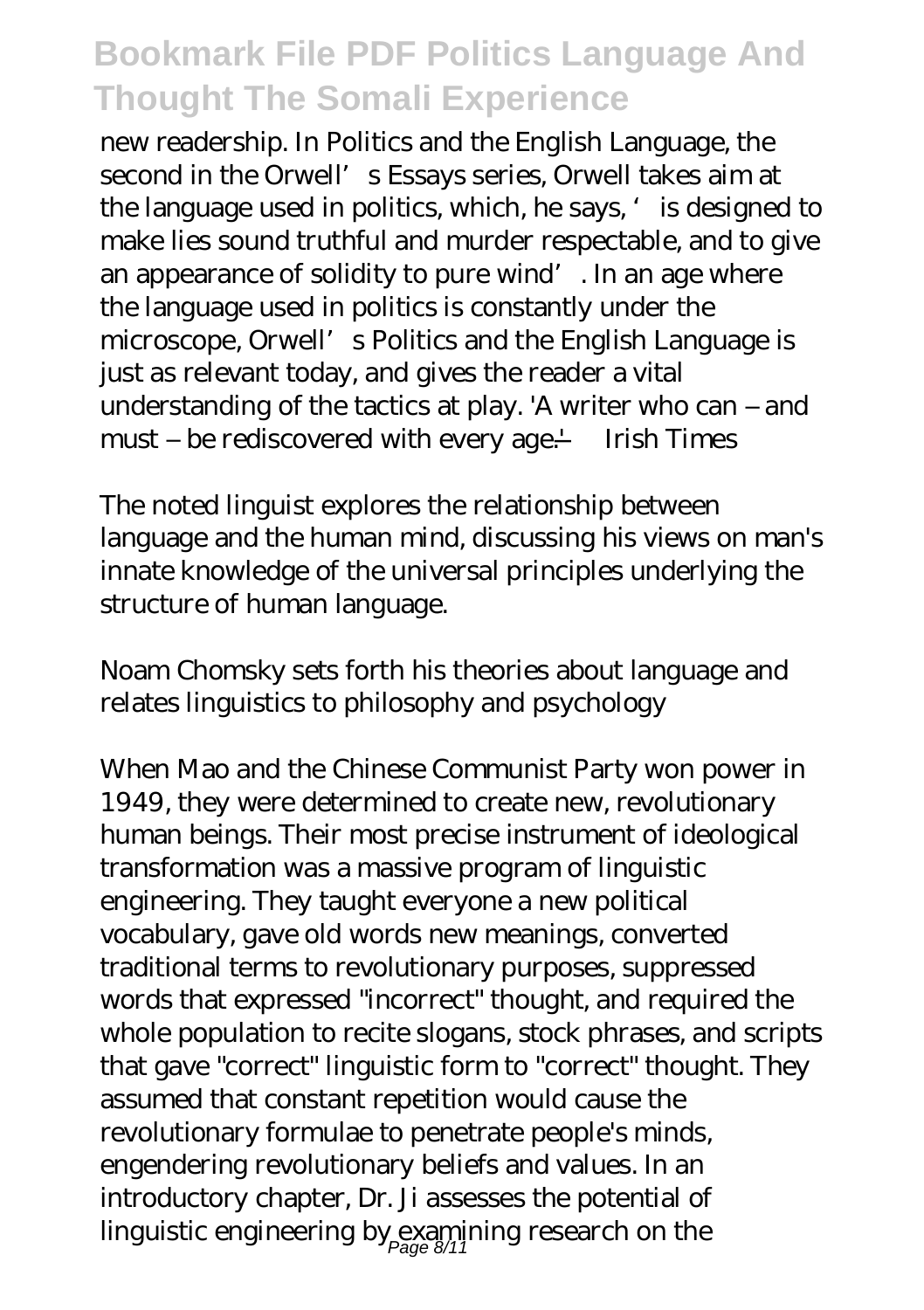relationship between language and thought. In subsequent chapters, she traces the origins of linguistic engineering in China, describes its development during the early years of communist rule, then explores in detail the unprecedented manipulation of language during the Cultural Revolution of 1966–1976. Along the way, she analyzes the forms of linguistic engineering associated with land reform, class struggle, personal relationships, the Great Leap Forward, Mao-worship, Red Guard activism, revolutionary violence, Public Criticism Meetings, the model revolutionary operas, and foreign language teaching. She also reinterprets Mao's strategy during the early stages of the Cultural Revolution, showing how he manipulated exegetical principles and contexts of judgment to "frame" his alleged opponents. The work concludes with an assessment of the successes and failures of linguistic engineering and an account of how the Chinese Communist Party relaxed its control of language after Mao's death.

The idea that the language we speak influences the way we think has evoked perennial fascination and intense controversy. According to the strong version of this hypothesis, called the Sapir-Whorf hypothesis after the American linguists who propounded it, languages vary in their semantic partitioning of the world, and the structure of one's language influences how one understands the world. Thus speakers of different languages perceive the world differently. Although the last two decades have been marked by extreme skepticism concerning the possible effects of language on thought, recent theoretical and methodological advances in cognitive science have given the question new life. Research in linguistics and linguistic anthropology has revealed striking differences in cross-linguistic semantic patterns, and cognitive psychology has developed subtle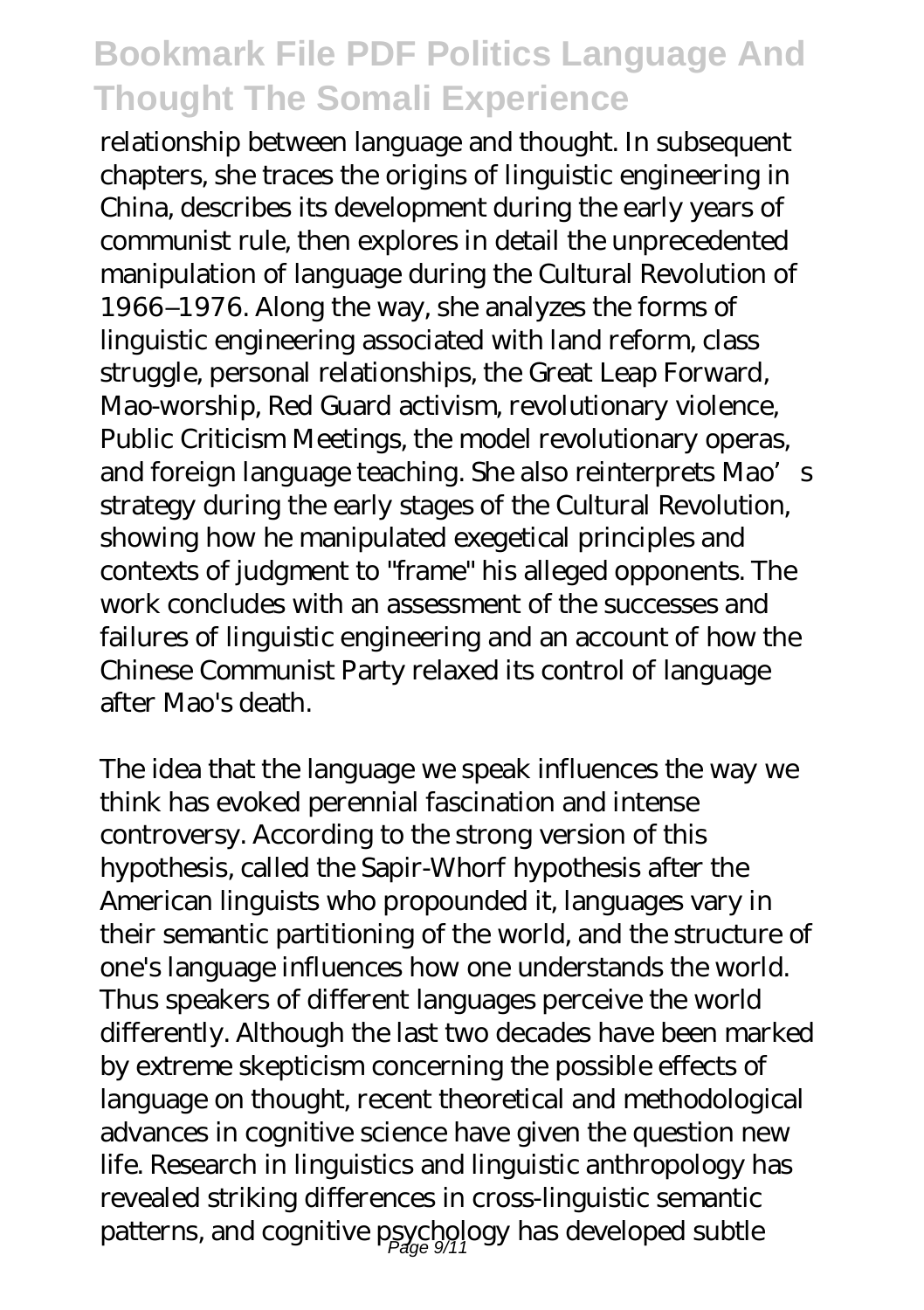techniques for studying how people represent and remember experience. It is now possible to test predictions about how a given language influences the thinking of its speakers. Language in Mind includes contributions from both skeptics and believers and from a range of fields. It contains work in cognitive psychology, cognitive development, linguistics, anthropology, and animal cognition. The topics discussed include space, number, motion, gender, theory of mind, thematic roles, and the ontological distinction between objects and substances. Contributors Melissa Bowerman, Eve Clark, Jill de Villiers, Peter de Villiers, Giyoo Hatano, Stan Kuczaj, Barbara Landau, Stephen Levinson, John Lucy, Barbara Malt, Dan Slobin, Steven Sloman, Elizabeth Spelke, and Michael Tomasello

This book defends and outlines the key issues surrounding the philosophy of content as demonstrated in Wittgenstein's Philosophical Investigations. The text shows how Wittgenstein's critical arguments concerning mind and meaning are destructive of much recent work in the philosophy of thought and language, including the representationalist orthodoxy. These issues are related to the work of Davidson, Rorty and McDowell among others.

Originally published in 1971 this book argues that certain aspects of traditional African social systems have been misunderstood because of a failure to appreciate what is implied by important differences between the technologies of the major traditional African states and those of Europe and Asia. Differences in the modes of agricultural production were connected with differences in other aspects of the social system such as the relations between subjects and chiefs. This means that comparisons with the feudal systems of Western Europe or the monarchies of Asiatic states have